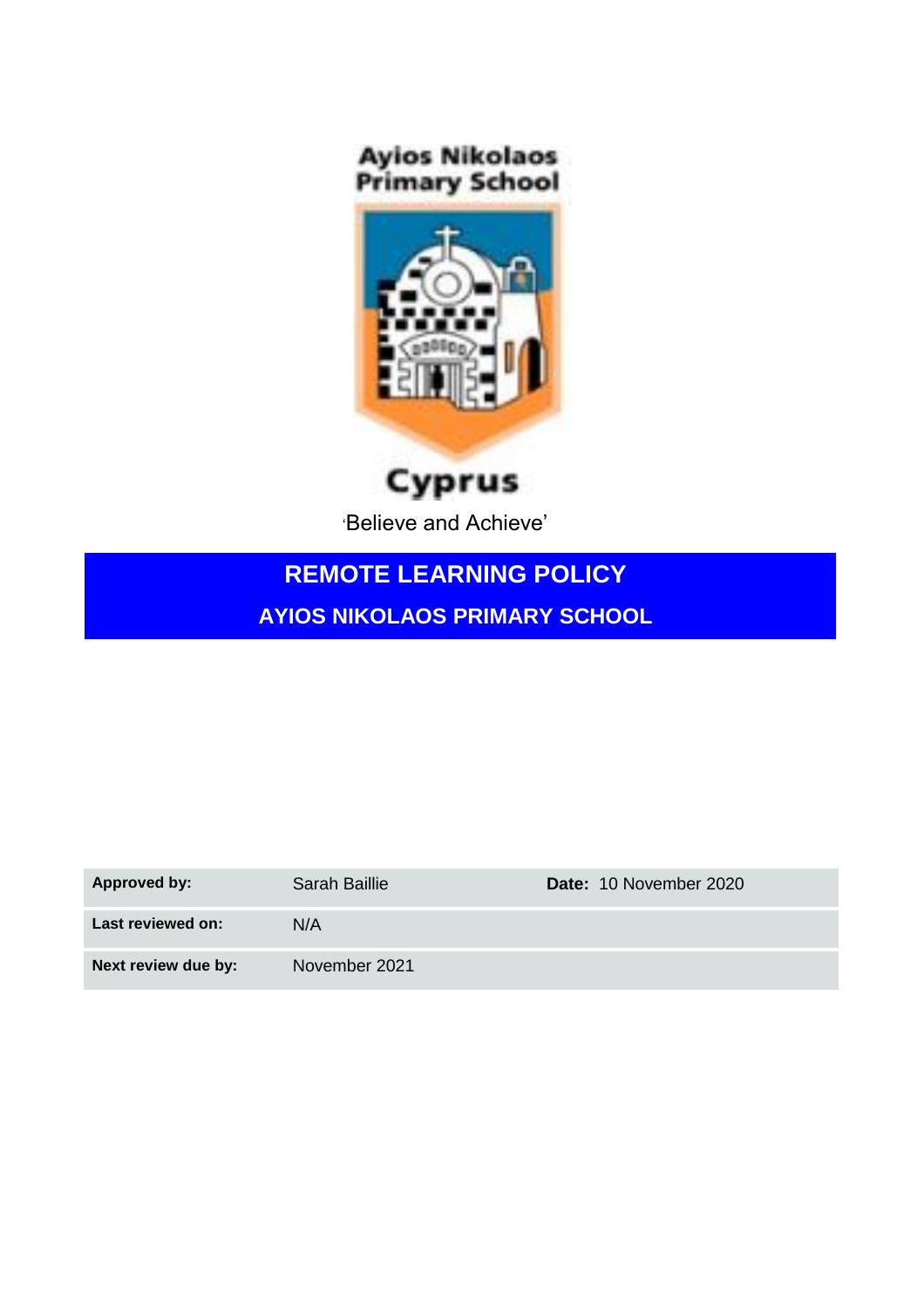## **Contents**

| $\mathbf 1$               |  |
|---------------------------|--|
| or! Bookmark not defined. |  |
|                           |  |
|                           |  |
|                           |  |
|                           |  |
|                           |  |
|                           |  |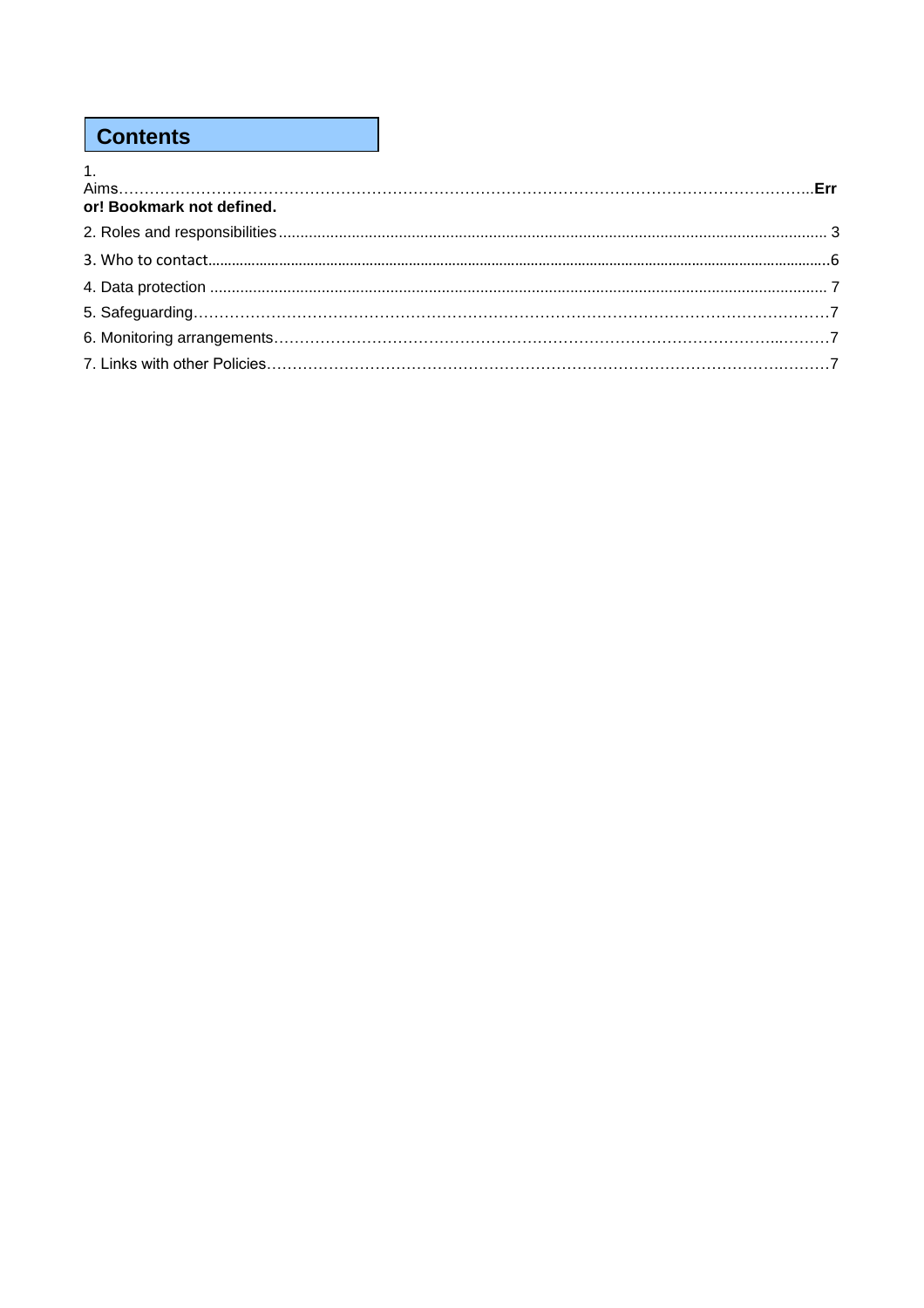## **1. Aims**

This remote learning policy for staff aims to:

- Ensure consistency in the approach to remote learning for pupils who aren't in school.
- Set out expectations for all members of the school community with regards to remote learning.
- Provide appropriate guidelines for data protection.

## <span id="page-2-0"></span>**2. Role and Responsibilities**

## **2.1 Teachers**

When providing remote learning, teachers must be available between 08:00 – 13:30hours. They will be able to respond to your Seesaw messages if your child has difficulty in completing an activity or if you need further advice. During this time, they will also be responding to, commenting on and/or marking activities that children have submitted during that day. Please understand, that there may be times that this response is not 'immediate' as teachers will build in 'workstation' breaks and create the working pattern to support both your child and themselves.

If they're unable to work for any reason during this time, for example due to sickness or caring for a dependent, they should report this using the normal absence procedure.

When providing remote learning, teachers are responsible for:

- Setting work:
	- o Lessons and activities will be set as follows:
		- ➢ **FS1** Teachers will create and schedule at least 1 activity per day. These will be playbased learning activities that can be completed at home. As FS1 children are of nonstatutory school age these are optional but it would be great for the children if everyone gets involved.
		- ➢ **FS2 – Y6** Teachers will create 3 lessons per day. Each day there will an English, Maths and a shorter phonics/spelling/maths activity (reflecting Early Morning Learning activities in school). They will additionally receive a topic, foundation and values lesson on Mondays, that should be completed by Fridays.
	- $\circ$  An amount of work should be set that reflects the expectation of objective and will clearly state the amount of time expected to be spent on lesson/activity. This could incorporate time for a screen break should the work be IT dominant.
	- o Work should be available for the pupils to access from 08:00 daily
	- $\circ$  The main platform for hosting learning is Seesaw. This may be complemented by tasks and activities on Mathletics, Bug Club and other online resources where appropriate. Attention should be paid to the amount of screen time being expected each day and, where possible, a variety of hands on activities should be included.
	- $\circ$  Teachers should consider a pupil's access to technology and ICT prowess when setting appropriate work.
	- $\circ$  If school is open, but some families are required to self-isolate, then work will be set as outlined above. It may be necessary to provide paper copies of the work set, and, if so, arrangement should be made for these to be delivered to the SFA.
- Providing feedback on work:
	- o Work should be accessible to teaching staff through a clear means that has been disseminated with pupils.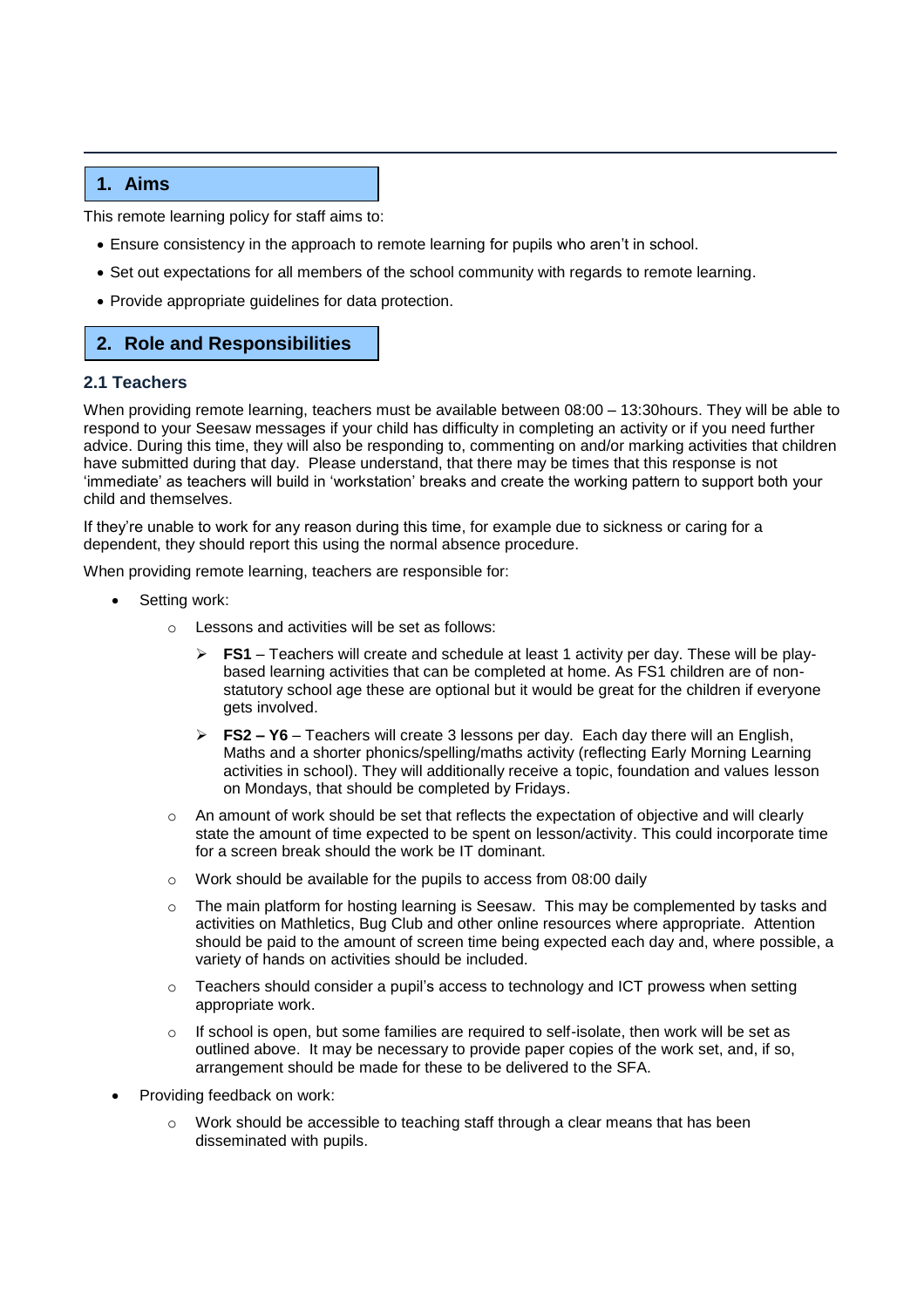- $\circ$  All work should be submitted through Seesaw, or scanned email copies of paper packs where required.
- o Feedback should be focussed on both celebration and/or improvement, as appropriate. This can be delivered via written comments, or recorded responses attached to pieces of work.
- $\circ$  Feedback should be completed the same day if possible to allow for improvements in future pieces of work.
- $\circ$  Work will stay 'live' for 24 hours, after which there is no expectation for the teacher to comment on that work. If parents choose to complete work not completed in previous days, then the teacher is not required to provide feedback on this work when submitted.
- $\circ$  Teachers are not expected to provide feedback outside of the agreed working hours. Any completed work uploaded after this time should be responded to the following day.
- Keeping in touch with pupils who aren't in school and their parents:
	- $\circ$  Regular daily contact should be made with all children via their feedback on learning tasks.
	- o Teachers should respond to messages during the agreed hours only. Any messages received after the agreed finish time should be dealt with the following day. There is no expectation to respond to messages during the weekend or holiday periods.
	- $\circ$  Concerns raised by parents should be dealt with first by the class teacher, with the Key Stage Leader copied in for reference. If necessary, the Key Stage Leader will pass the concern on to a member of SLT for response.
	- $\circ$  If children do not regularly complete work provided, initial contact should be between the class teacher and parent, with the Key Stage Leader copied in. Should it continue to be an issue, the class teacher should pass the information to a member of SLT. No attendance register will be taken; however, teachers should monitor completion of work each day and log which children are interacting with the activities. Each Friday, names of children not interacting on a regular basis should be sent to a member of the SLT, who will follow this up with parents and UWO.
- Attending virtual meetings with staff, parents and pupils:
	- o In order to ensure staff remain supported and keep in touch as a school team, regular virtual staff meetings will take place. In addition, if remote learning continues for longer than a half a term, there may be the option to offer virtual parent consultations to discuss children's progress.
	- $\circ$  Staff should be reminded of professionalism when dressing for meetings about school. Staff should be dressed in a similar style to how they would conduct business when in school. Conduct within virtual meetings should reflect the same professionalism within school.
	- o Staff should consider location carefully when arranging meetings. Staff should be aware of what can be viewed by other staff and parents in the background to the call. Background noise should be minimised if possible.

If teachers will also be working in school, explain who'll cover the responsibilities above during this time, or if they'll still need to provide remote learning (and if so, whether there'd be any links between the in-school and remote provision – for example, streaming lessons in school to pupils learning remotely).

## **2.2 Learning Support Assistants**

When assisting with remote learning, Learning Support Assistants must be available for work between 08:00 -13:30 or as per the hours that the contract dictates.

If they're unable to work for any reason during this time, for example due to sickness or caring for a dependent, they should report this using the normal absence procedure.

When assisting with remote learning, teaching assistants are responsible for:

Supporting pupils who aren't in school with learning remotely: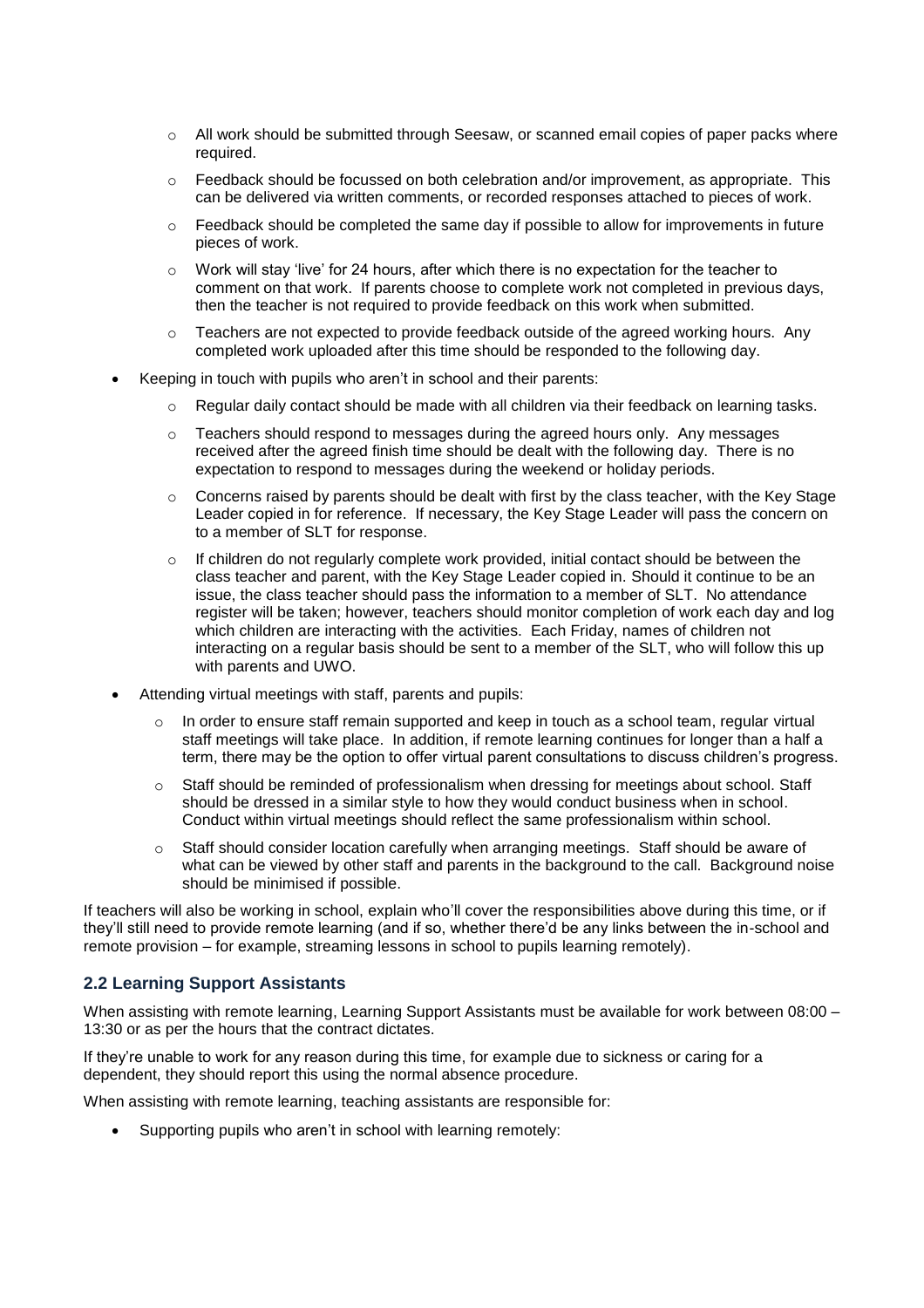- $\circ$  Pupils who are absent from school for COVID based reasons or additional support may be required to support children with specific interventions.
- o Support can be provided through daily contact via Seesaw.
- Attending virtual meetings with teachers, parents and pupils:
	- If attending virtual meetings, attention should be given to appropriate dress code maintaining a professional appearance at all times. These should also be conducted in a suitable location, being aware of what can be viewed and heard in the background to the call.
- Where key worker provision is being delivered, Learning Support Assistants may be asked to be part of this supervision rota, and will be required to attend the provision to support children in the completion of their remote learning activities.
- Should the normal setting be closed for normal business, there may be a requirement for staff to work at settings that remain open.

#### **2.3 Subject leads**

Alongside their teaching responsibilities, subject leads are responsible for:

- Considering whether any aspects of the subject curriculum need to change to accommodate remote learning.
- Working (remotely where possible) with teachers teaching their subject remotely to make sure all work set is appropriate and consistent
- Working with other subject leads and senior leaders to make sure work set remotely across all subjects is appropriate and consistent, and deadlines are being set an appropriate distance away from each other.
- Monitoring the remote work set by teachers in their subject through remote meetings and discussion.
- Alerting teachers to resources they can use to teach their subject remotely.

## **2.4 Senior leaders**

Alongside any teaching responsibilities, senior leaders are responsible for:

- Co-ordinating the remote learning approach across the school.
- Monitoring the effectiveness of remote learning –through regular meetings with teachers and subject leaders, reviewing work set or reaching out for feedback from pupils and parents.
- Monitoring the security of remote learning systems, including data protection and safeguarding considerations.
- The SENDCO will maintain contact with teachers and parents for any children with individual learning plans and will help to differentiate learning activities where necessary in order to meet the children's needs.

## **2.5 Designated safeguarding lead (DSL) and Deputy DSL (DDSL)**

The DSL is responsible for ensuring safeguarding practices are strong and pupils are protected in line with the school safeguarding policy.

Teachers are to report any concerns they may have using the MyConcern system and the DSL will contact the parent to follow up on the concern.

#### **2.6 IT Network staff**

IT staff are responsible for:

- Fixing issues with systems used to set and collect work.
- Helping staff and parents with any technical issues they're experiencing.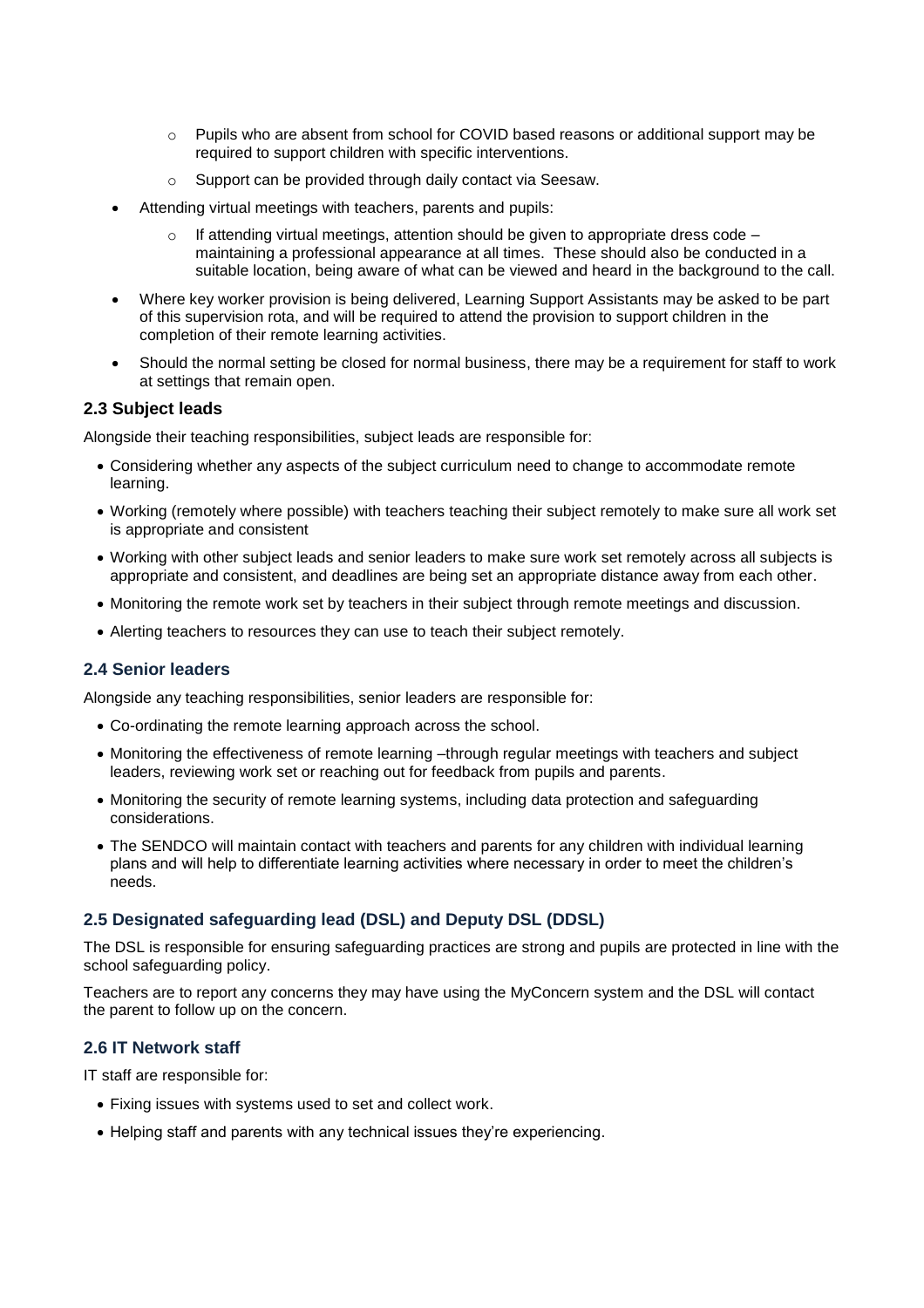- Reviewing the security of remote learning systems and flagging any data protection breaches to the data protection officer.
- Assisting pupils and parents with accessing the internet or devices.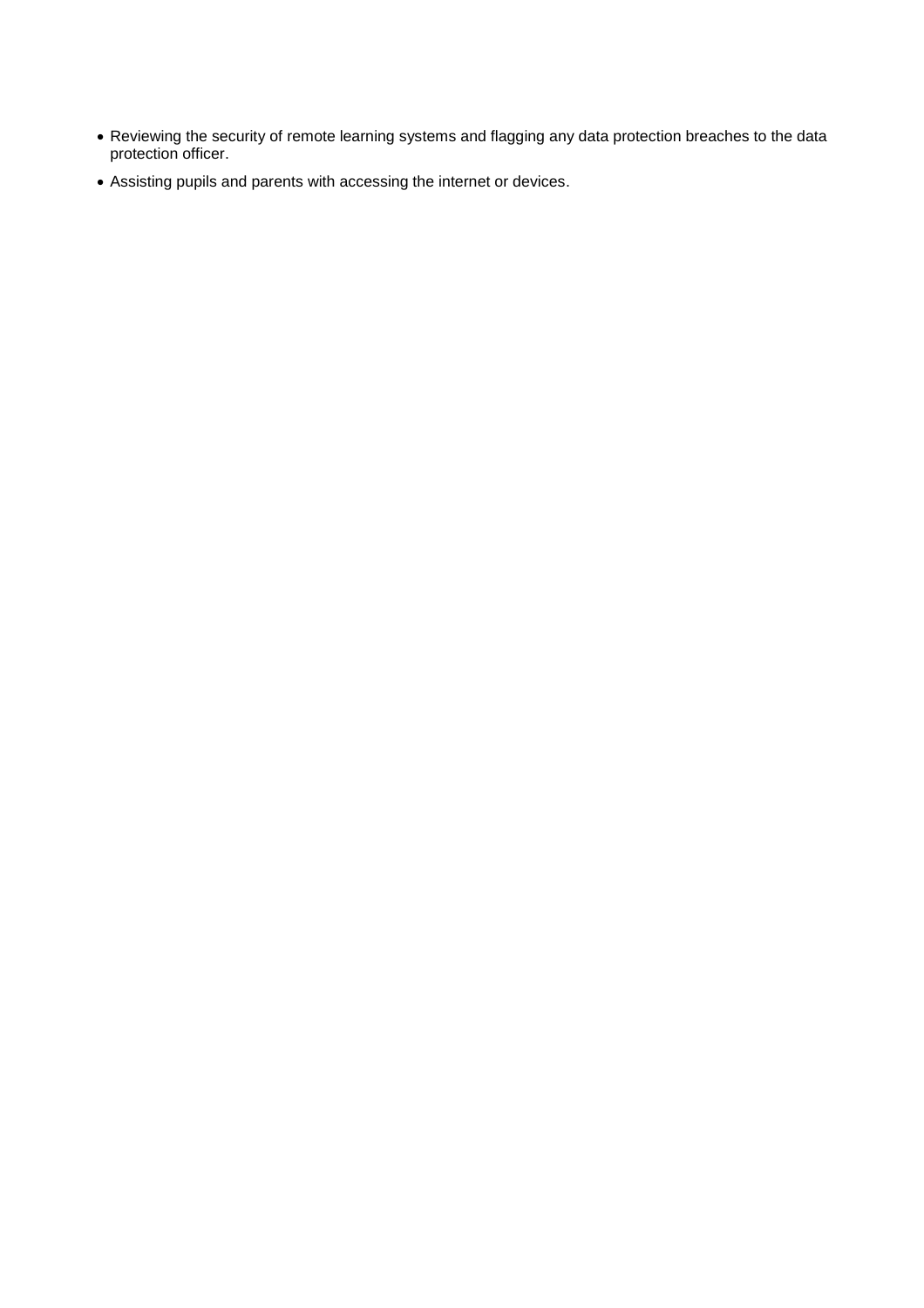## **2.7 Pupils and parents**

Staff can expect pupils learning remotely to:

- Be contactable during the school day although consider they may not be always in front of a device the entire time.
- Complete work to the deadline set by teachers.
- Seek help if they need it, from teachers or learning support assistants.
- Alert teachers if they're not able to complete work.

Staff can expect parents with children learning remotely to:

- Make the school aware if their child is sick or otherwise can't complete work.
- Seek help from the school if they need it.
- Be respectful when raising any concerns with staff.
- Be respectful of teacher's working hours and limit contact to agreed hours.

## **2.8 School Governance Committee**

The School Governance Committee is responsible for:

- Monitoring the school's approach to providing remote learning to ensure education remains as high quality as possible.
- Ensuring that staff are certain that remote learning systems are appropriately secure, for both data protection and safeguarding reasons.
- Monitoring the wellbeing of school staff and maintaining regular contact.

## **3. Who to contact**

If staff have any questions or concerns about remote learning, they should contact the following individuals (remotely where possible):

- Issues in setting work –talk to Key Stage or subject lead
- Issues related to engagement with learning talk to Key Stage Leader or SLT
- Issues with IT Contact IT Service Desk, also informing line manager
- Issues with their own workload or wellbeing talk to their line manager.
- Concerns about data protection talk to the Headteacher/data protection officer.
- Concerns about safeguarding talk to the DSL/DDSL.

If parents have any questions or concerns about remote learning, they should contact the following individuals (remotely where possible):

- Issues in setting work –talk to the relevant class teacher or SENCO
- Issues related to engagement with learning talk to the class teacher and if there is no improvement then to the Deputy Headteacher or Headteacher
- Issues with IT contact the class teacher or school.
- Concerns about data protection talk to the Headteacher/data protection officer.
- Concerns about safeguarding talk to the DSL/DDSL.